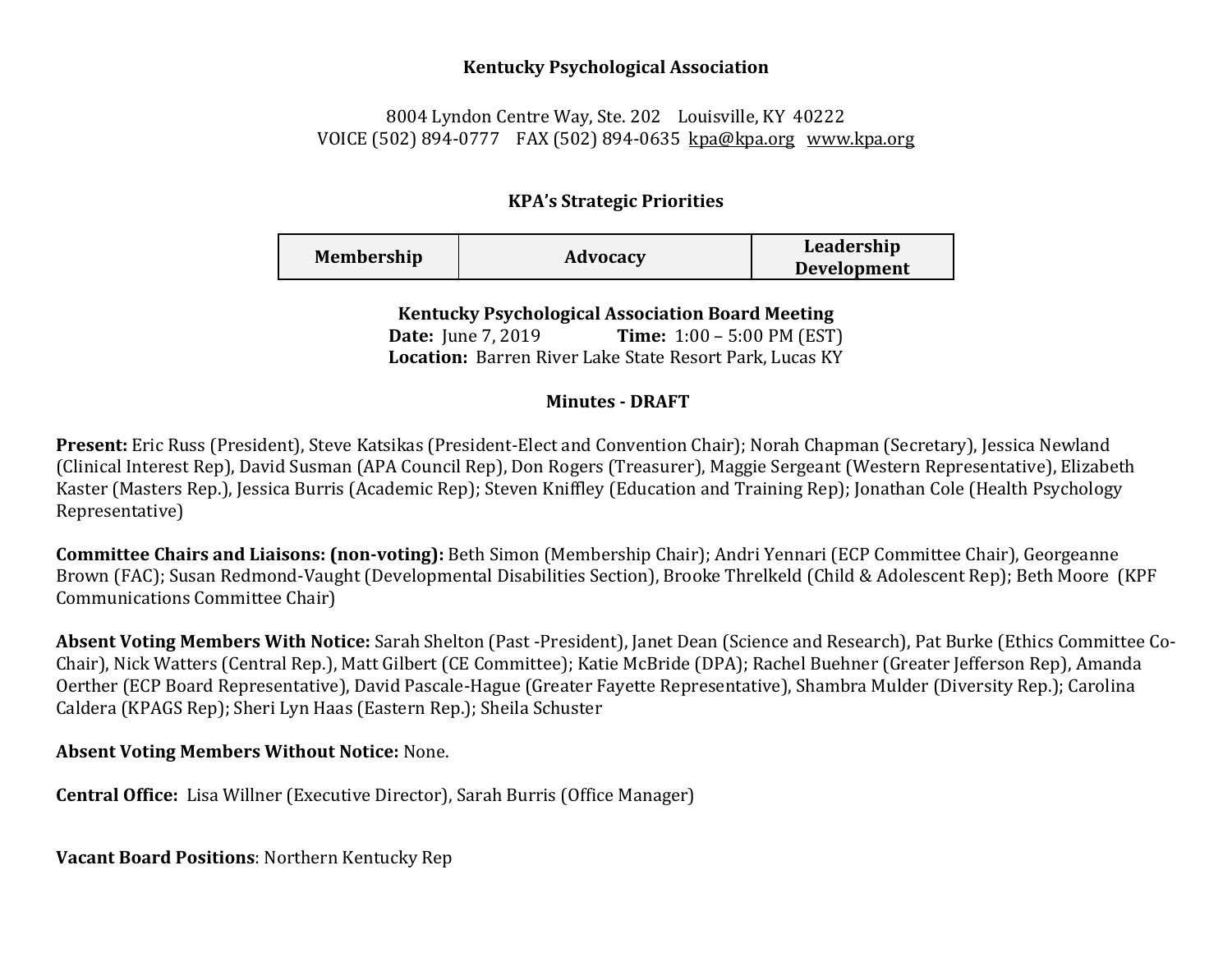| <b>TOPIC</b>                             | <b>DESCRIPTION</b>                                                                                                                                   | <b>CONCLUSION</b>                   |
|------------------------------------------|------------------------------------------------------------------------------------------------------------------------------------------------------|-------------------------------------|
| <b>Call to Order and</b>                 | Russ called the meeting to order at 1:24pm (EST; 12:24 CST)                                                                                          | No motion was made.                 |
| Roll Call/<br><b>President's Remarks</b> |                                                                                                                                                      |                                     |
|                                          |                                                                                                                                                      |                                     |
| <b>Approval of Minutes</b>               | Minutes were distributed prior to the meeting. No discussion or                                                                                      | Katsikas made motion to approve the |
| from 3-1-2019                            | corrections.                                                                                                                                         | minutes. Motion passed unanimously. |
| <b>First Quarter 2019</b>                | Rogers provided an overview of balance sheets as well financial overview                                                                             | Susman made motion to approve the   |
| <b>Financial Report</b>                  | for KPA/KPF. The total income is where we are having trouble, but                                                                                    | minutes. Motion passed unanimously  |
|                                          | expenses look on trend. Reviews the balance sheet.                                                                                                   |                                     |
|                                          | Willner shared the CE downfall. S. Burris went to Georgia and came back                                                                              |                                     |
|                                          | with information around fundraising and sponsorships. Redmond Vaught                                                                                 |                                     |
|                                          | brings up possibility of live streaming required CE's, staging at state                                                                              |                                     |
|                                          | hospital. Redmond Vaught, Sergeant, and KPA Staff to work on a CE for the<br>western region. It was recommended that flyers for CE events include    |                                     |
|                                          | mention of being a new mother friendly (i.e., places to pump). Russ asks                                                                             |                                     |
|                                          | that the Board members ask their circles about their CE needs.                                                                                       |                                     |
|                                          |                                                                                                                                                      |                                     |
| <b>ED Report</b>                         | ED Report was distributed prior to the meeting. Willner shared a review of                                                                           | No motion was made.                 |
|                                          | staff and personnel as well as updates in regards to KPF changes and                                                                                 |                                     |
|                                          | reorganization. Discussed rebranding the Spring Academic Conference,                                                                                 |                                     |
|                                          | focusing more on undergraduate psychology. Russ discussed the possibility                                                                            |                                     |
|                                          | of having high school students join in the Spring Academic Conference.                                                                               |                                     |
|                                          | Perhaps discussing the possibilities with the Teaching of Psychology who                                                                             |                                     |
|                                          | oversee high school level psychology instruction.                                                                                                    |                                     |
|                                          |                                                                                                                                                      |                                     |
|                                          | Rogers requested additional information on Medicaid in the schools.<br>Discussion of the challenge of reimbursement as well as the difficulties with |                                     |
|                                          | providers who are delivering services who are unlicensed. School                                                                                     |                                     |
|                                          | counselors are being denoted as being reimbursed for mental health                                                                                   |                                     |
|                                          | services by Medicaid in the schools. Discussion was held about concerns                                                                              |                                     |
|                                          | with the viability of school counselors being "mental health specialists."                                                                           |                                     |
| <b>DPA Report</b>                        | DPA Report was distributed prior to the meeting. Russ (for McBride)                                                                                  | No motion was made.                 |
|                                          | provided brief overview of practice-based concerns and needs. Redmond                                                                                |                                     |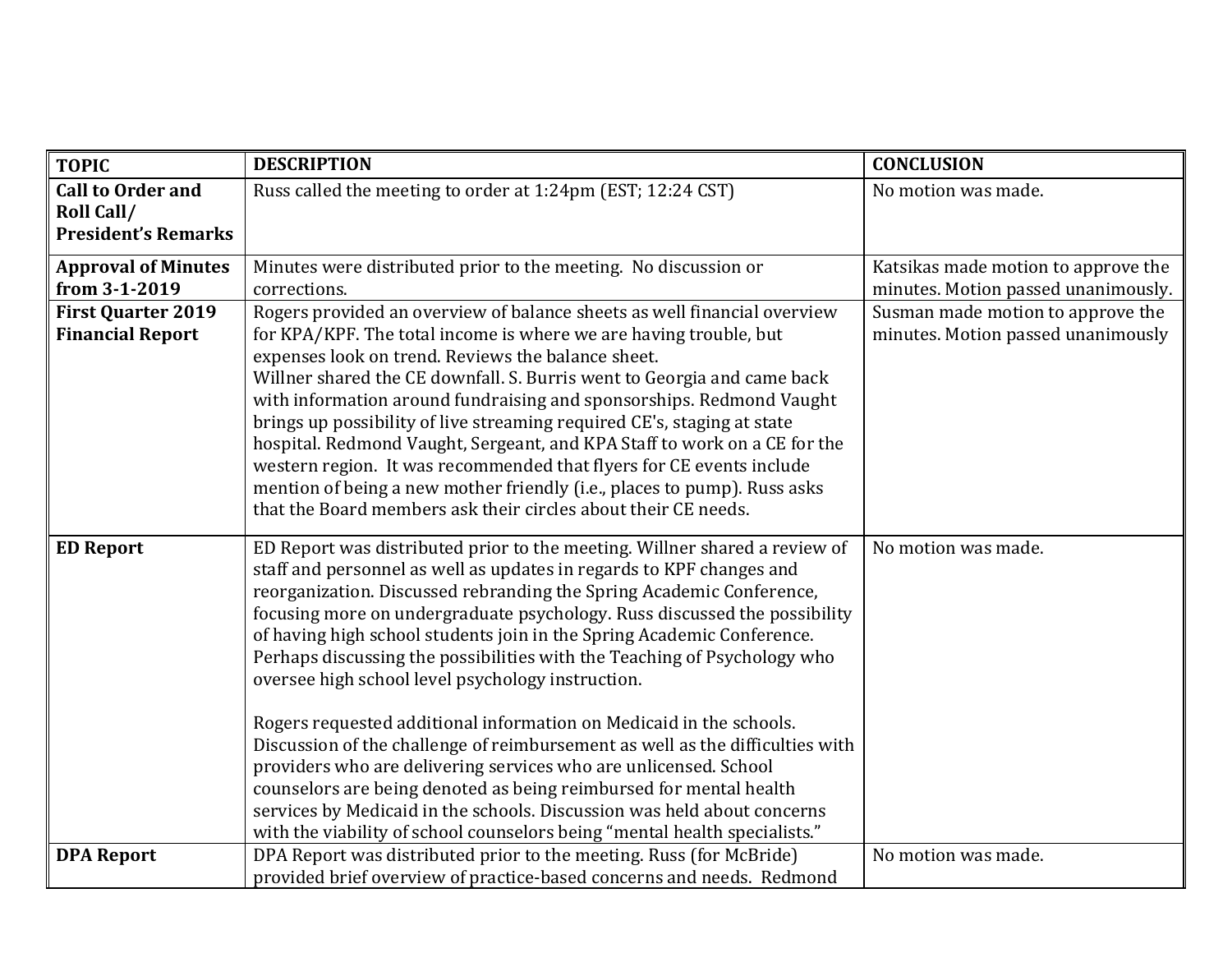|                                                                             | Vaught shared concerns related to Tim's Law and need for administrative<br>regulations.                                                                                                                                                                                                                                                                                                                                                                                                                                                                                                                                                                                                                                                                                                                                                                                                                                                                            |                                                                                                                                |
|-----------------------------------------------------------------------------|--------------------------------------------------------------------------------------------------------------------------------------------------------------------------------------------------------------------------------------------------------------------------------------------------------------------------------------------------------------------------------------------------------------------------------------------------------------------------------------------------------------------------------------------------------------------------------------------------------------------------------------------------------------------------------------------------------------------------------------------------------------------------------------------------------------------------------------------------------------------------------------------------------------------------------------------------------------------|--------------------------------------------------------------------------------------------------------------------------------|
| <b>APA Council Report</b>                                                   | Report was distributed prior to meeting. Susman provided overview of the<br>report, including discussions related to master's program accreditation as<br>well as the APA strategic plan that was adopted.                                                                                                                                                                                                                                                                                                                                                                                                                                                                                                                                                                                                                                                                                                                                                         | No motion was made.                                                                                                            |
| <b>Convention Report</b>                                                    | Katsikas provided overview of the Convention programming topics and<br>workshops. Katsikas requested someone who could take over the social<br>event for the Convention. Brown discussed the possibility of having a joint<br>social event and PAC Fundraiser. Discussion was held about the timing of a<br>funding event for PAC, especially with anticipated asks for PAC, Silent<br>Auction, and the Capital Campaign. Yenari agreed to talk with Mary Beth<br>Bundy in regards to Neurodiversity. Brown encouraged a talk on eating<br>disorders in the remaining slot for Convention. There is a still a need to<br>cover basic supervision. Willner encouraged board members to gather<br>silent auction items in the amount of \$50 or so. Willner encouraged that<br>silent auction items be brought to the September board meeting. S. Burris<br>reported that the Samm and Bernadette are working to restructure the<br>Convention Sponsorship packages. | No motion was made.                                                                                                            |
| <b>Membership Report</b>                                                    | Membership report was distributed prior to the meeting. No further<br>discussion was held.                                                                                                                                                                                                                                                                                                                                                                                                                                                                                                                                                                                                                                                                                                                                                                                                                                                                         | No motion was made.                                                                                                            |
| <b>Board</b><br><b>Member/Committee</b><br><b>Chair Reports</b>             | Reports were circulated prior to the meeting. No further discussion was<br>held.                                                                                                                                                                                                                                                                                                                                                                                                                                                                                                                                                                                                                                                                                                                                                                                                                                                                                   | No motion was made.                                                                                                            |
| <b>Public Interest</b><br><b>Response Committee</b><br><b>Report</b>        | Reports were circulated prior to the meeting. No further discussion was<br>held.                                                                                                                                                                                                                                                                                                                                                                                                                                                                                                                                                                                                                                                                                                                                                                                                                                                                                   | No motion was made.                                                                                                            |
| <b>ACTION ITEM:</b><br><b>Bylaws Revision re:</b><br><b>Board Positions</b> | Russ and Willner facilitated discussion of the new KPA regions and board<br>composition. A vote was called to approve the board positions as<br>reorganized in the agenda.                                                                                                                                                                                                                                                                                                                                                                                                                                                                                                                                                                                                                                                                                                                                                                                         | Russ made motion was made to<br>approve changes made to the KPA<br>Board Positions as discussed. Motion<br>passed unanimously. |
| <b>ACTION ITEM:</b><br><b>New KPA Regions</b>                               | Russ and Willner provided overview of the new board regions restructured<br>to 4 regions. Discussion was held as to the version that made the most<br>sense for the individuals in certain counties bordering larger cities.<br>Encouragement was made for Clark County to be included in the Fayette<br>region.                                                                                                                                                                                                                                                                                                                                                                                                                                                                                                                                                                                                                                                   | No motion was made.                                                                                                            |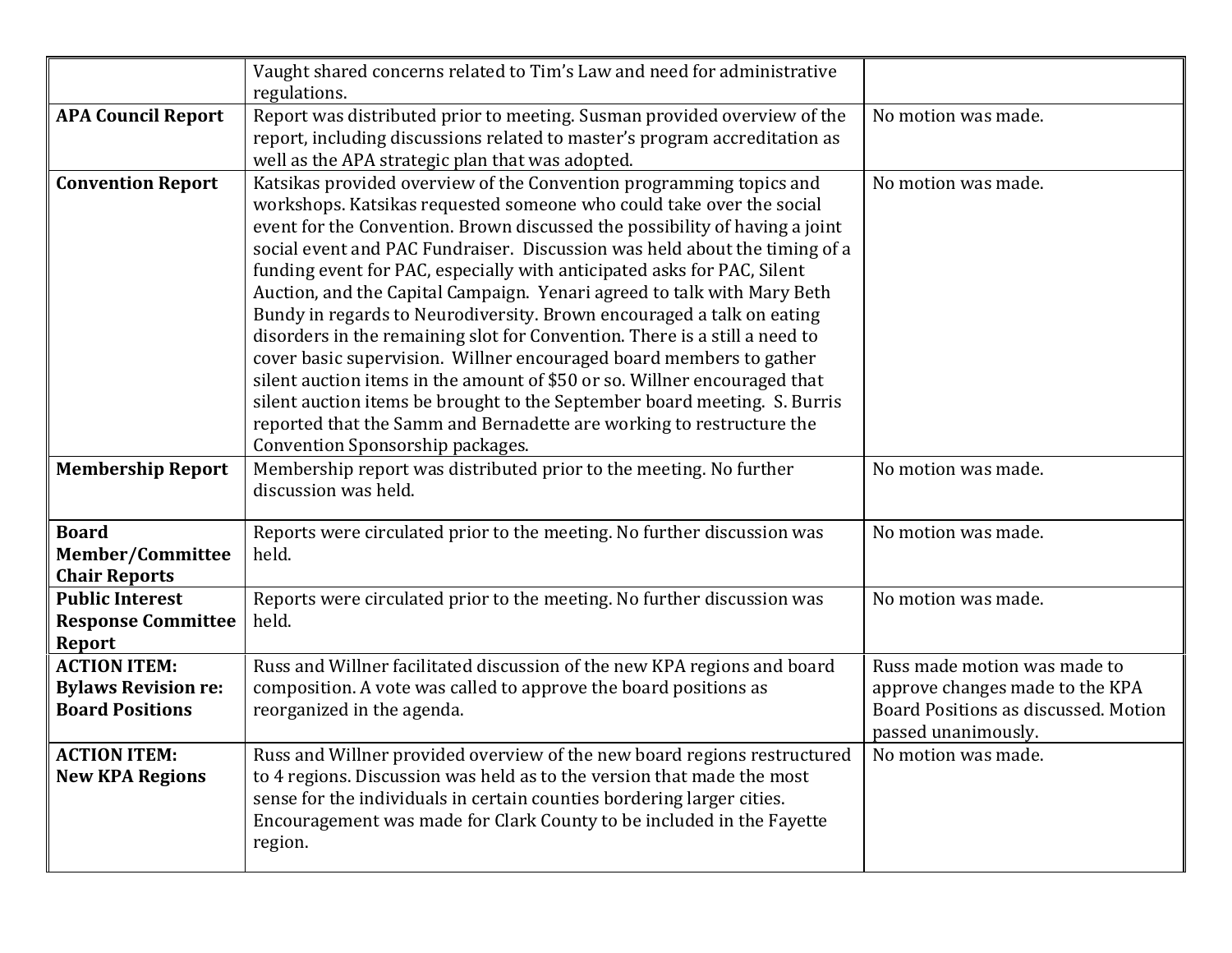| <b>ACTION ITEM:</b><br>2 At-Large<br>Representative                           | Russ shared overview of the changes to the board positions given the<br>region restructuring. The board would lose two representatives and they<br>would be replaced with two at large positions who may be a good<br>candidate for leadership positions. Discussion about the role the at large<br>position would hold, potentially taking on an emerging issue that others<br>may not be able to take care, personnel task force, etc. At large<br>representatives could also be someone who could bring their own<br>expertise.                                                                                                                                                                                                                                                                                                                                                                                                                                                                                                                                                                                                                                                                                                                                                                                                                                                                                                                                                                                                                        | No motion was made. |
|-------------------------------------------------------------------------------|-----------------------------------------------------------------------------------------------------------------------------------------------------------------------------------------------------------------------------------------------------------------------------------------------------------------------------------------------------------------------------------------------------------------------------------------------------------------------------------------------------------------------------------------------------------------------------------------------------------------------------------------------------------------------------------------------------------------------------------------------------------------------------------------------------------------------------------------------------------------------------------------------------------------------------------------------------------------------------------------------------------------------------------------------------------------------------------------------------------------------------------------------------------------------------------------------------------------------------------------------------------------------------------------------------------------------------------------------------------------------------------------------------------------------------------------------------------------------------------------------------------------------------------------------------------|---------------------|
| <b>ACTION ITEM:</b><br><b>Revision of Interest</b><br><b>Section Position</b> | Discussion about what constitutes an interest section was held. Threkhold<br>brought up the question about having a Neuropsychology Interest section.<br>Willner shared that approximately 20 people were needed to hold an<br>interest section.                                                                                                                                                                                                                                                                                                                                                                                                                                                                                                                                                                                                                                                                                                                                                                                                                                                                                                                                                                                                                                                                                                                                                                                                                                                                                                          | No motion was made. |
| <b>DISCUSSION ITEM:</b><br>KPA 2020 Board<br><b>Nominations</b>               | Willner and Russ encouraged nominations about the board nomination<br>process, particularly given changes to proposed regional representatives.<br>Katsikas provided details about the needs and process of nominations,<br>including passing around the list of members for selection.                                                                                                                                                                                                                                                                                                                                                                                                                                                                                                                                                                                                                                                                                                                                                                                                                                                                                                                                                                                                                                                                                                                                                                                                                                                                   | No motion was made. |
| <b>DISCUSSION ITEM:</b><br><b>Capital Campaign</b><br><b>Update</b>           | Russ provided overview of the capital campaign. The goal was to raise<br>\$50,000, and we are at about \$31,000 in donations and pledges. Several<br>strategies for increasing the number have not be as successful as hoped.<br>Discussions for contributions and additional strategies would be helpful to<br>consider. A larger push at the Convention will end the campaign time. An<br>Open House August 16th from 5-7 will be held. Facebook Live videos and<br>other virtual access will be offered. Cole asked if there were corporate<br>sponsorships and Russ confirmed that the way to do so would be through<br>KPF grants that would support projects and programming. S. Burris<br>discussed having a restaurant night to help fundraise with KPA. Samm<br>(KPA Office) is also working to develop a KPA/KPF night at Louisville City<br>Football Club. Willner also shared that Amazon Smile might be a place to<br>donate money. S. Burris will send the membership Amazon Smile to donate<br>to KPF. Ideas for mass calling for donations may be helpful. Consideration<br>of adding hour glass or other ways to communicate urgency in the need to<br>donate. Russ encouraged to include language about "Time is Running Out"<br>or the last day to donate after Convention. Susman asked if we had a<br>Fundraising Group to plan fundraising efforts. Organized calls between the<br>PAC, KPF, and the Capital Campaign was encouraged. Cole suggested that<br>Amazon Wishlists and Registries be connected to KPF as well as to help | No motion was made. |